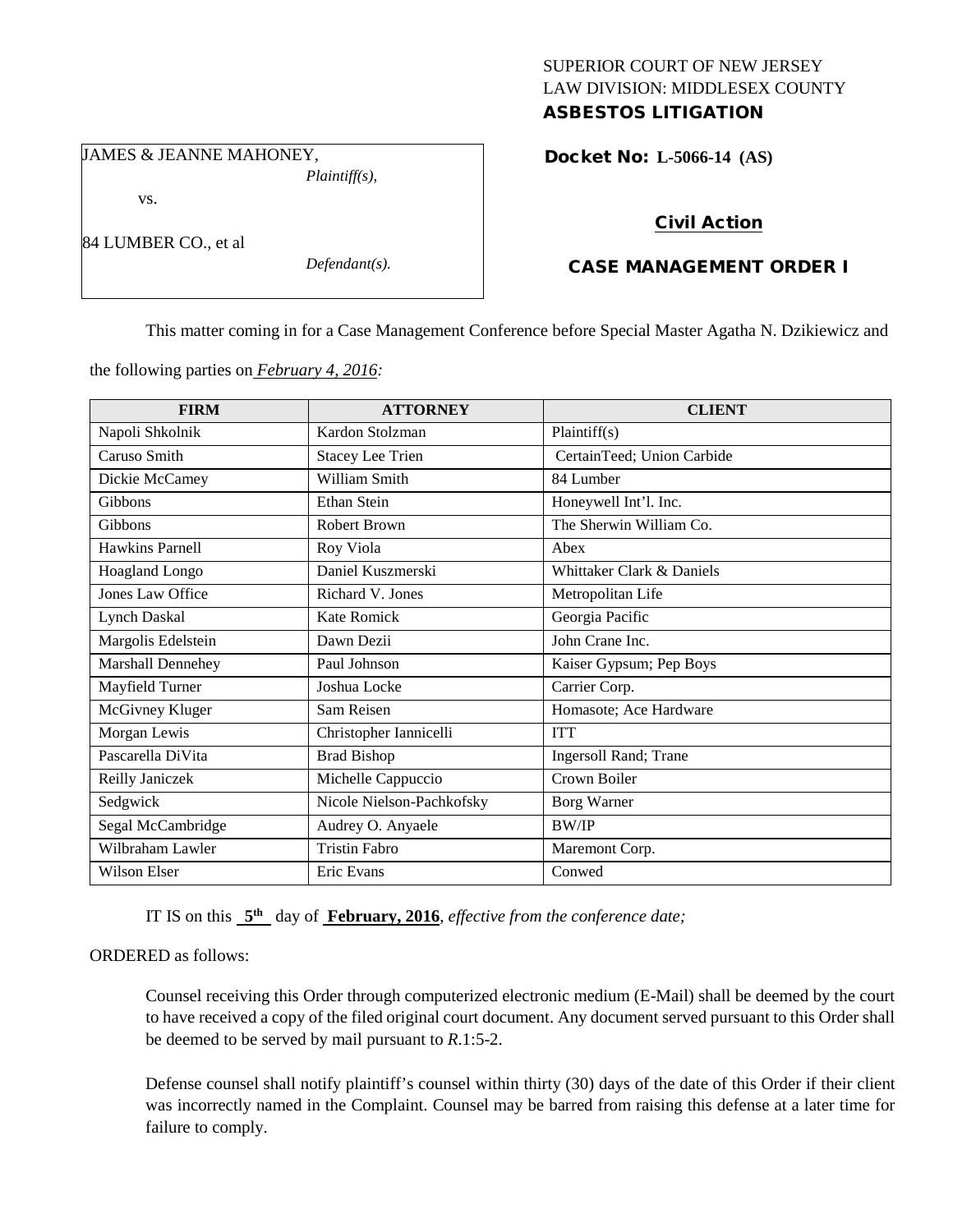## **DISCOVERY**

| March 18, 2016  | Plaintiff shall serve answers to standard interrogatories, provide the information required by<br>paragraph VII.B.1.a. of the General Order, and shall advise defendants whether the plaintiff<br>is available for deposition and, if not, the reasons therefore by this date. |
|-----------------|--------------------------------------------------------------------------------------------------------------------------------------------------------------------------------------------------------------------------------------------------------------------------------|
| April 1, 2016   | Defendants shall serve answers to standard interrogatories by this date.                                                                                                                                                                                                       |
| April 29, 2016  | Plaintiff shall propound supplemental interrogatories and document requests by this date.                                                                                                                                                                                      |
| May 31, 2016    | Defendants shall serve answers to supplemental interrogatories and document requests by this<br>date.                                                                                                                                                                          |
| April 29, 2016  | Defendants shall propound supplemental interrogatories and document requests by this date.                                                                                                                                                                                     |
| May 31, 2016    | Plaintiff shall serve answers to supplemental interrogatories and document requests by this<br>date.                                                                                                                                                                           |
| July 29, 2016   | Plaintiff depositions shall be concluded by this date. Plaintiff's counsel shall contact the<br>Special Master within one week of this deadline if plaintiff depositions are not completed by<br>this date.                                                                    |
| August 31, 2016 | Fact discovery, including depositions, shall be completed by this date. Plaintiff's counsel shall<br>contact the Special Master within one week of this deadline if all fact discovery is not<br>completed.                                                                    |
| August 31, 2016 | Depositions of corporate representatives shall be completed by this date.                                                                                                                                                                                                      |

#### **EARLY SETTLEMENT**

September 16, 2016 Settlement demands shall be served on all counsel and the Special Master by this date.

#### **SUMMARY JUDGMENT MOTION PRACTICE**

- September 16, 2016 Plaintiff's counsel shall advise, in writing, of intent not to oppose motions by this date.
- September 30, 2016 Summary judgment motions shall be filed no later than this date.
- October 28, 2016 Last return date for summary judgment motions.

#### **MEDICAL DEFENSE**

| March 18, 2016 | Plaintiff shall serve executed medical authorizations (along with answers to interrogatories)<br>by this date.                        |
|----------------|---------------------------------------------------------------------------------------------------------------------------------------|
| March 18, 2016 | Plaintiff shall serve a diagnostic medical report by this date.                                                                       |
| July 15, 2016  | Plaintiff shall serve medical expert reports by this date.                                                                            |
| July 15, 2016  | Upon request by defense counsel, plaintiff is to arrange for the transfer of pathology specimens<br>and x-rays, if any, by this date. |

\_\_\_\_\_\_\_\_\_\_\_\_\_\_\_\_\_\_\_\_\_\_\_\_\_\_\_\_\_\_\_\_\_\_\_\_\_\_\_\_\_\_\_\_\_\_\_\_\_\_\_\_\_\_\_\_\_\_\_\_\_\_\_\_\_\_\_\_\_\_\_\_\_\_\_\_\_\_\_\_\_\_\_\_\_\_\_\_\_\_\_\_\_\_\_\_\_\_\_\_\_\_\_\_\_\_\_\_\_\_